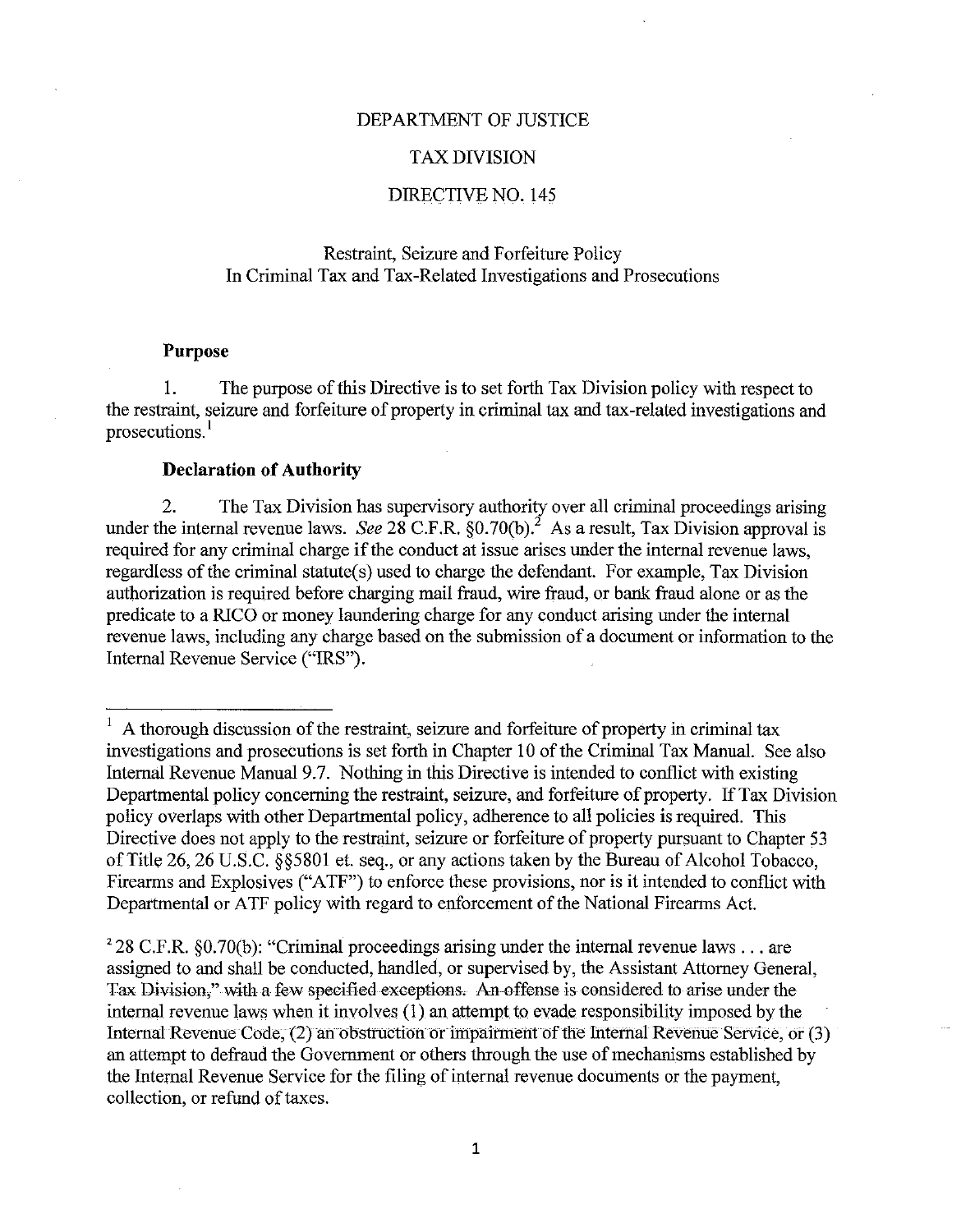3. The Tax Division, therefore, also has authority over all:

(a) civil judicial forfeiture actions arising from a criminal tax or taxrelated investigation and/or prosecution;

(b) criminal forfeiture actions arising from a tax or tax-related prosecution; and

~c) the restraint and/or seizure of property for forfeiture in a criminal tax or tax-related investigation and/or prosecution when an attorney for the Department of Justice (Tax Division Trial Attorney or Assistant United States Attorney) is assigned to, or asked to, assist law enforcement authorities in their attempt to restrain or seize property for forfeiture pursuant to any forfeiture law.

4. Tax Division authority extends to all tax and tax-related grand jury investigations in which any law enforcement agency is a participant.

5. The Tax Division retains final authority to approve the filing of tax and taxrelated forfeiture actions brought pursuant to Title 26 (commonly referred to as "Code forfeitures").

6. The Tax Division retains final authority to approve the filing of all civil judicial forfeiture actions and criminal forfeitures brought pursuant to Title 18 arising from criminal tax and tax-related offenses.<sup>3</sup>

7. Tax Division authorization is generally not required to administratively forfeit property seized in a criminal tax and/or tax-related investigation. However, Tax Division approval is required before any declaration of forfeiture is entered by a seizing agency if preparation fees or rightful tax refunds of innocent taxpayers seized from a tax preparer are at risk of being forfeited (See subparagraph 8(b) below).

# **Delegation of Authority**

8. Regarding the restraint and/or seizure of property for forfeiture as described in subparagraph 3(c) above, pursuant to the authority vested in me by Part 0, Sub-Part M, of Title 28 of the Code of Federal Regulations, Section 0.70, I hereby delegate to the United States Attorney the authority to apply to the district court for an order to restrain and/or seize personal property for forfeiture arising from a criminal tax and/or tax-related investigation or prosecution when said personal property is restrained or seized pursuant to a provision of Title 18, except that:

(a) No personal property shall be seized for forfeiture in a tax and/or tax-related investigation if the personal property consists entirely of legal source income and the

<sup>&</sup>lt;sup>3</sup> If a multi-agency criminal investigation includes both tax (and/or tax-related) and non-tax offenses, and the restraint, seizure, and/or forfeiture of property is legally based upon the non-tax criminal offenses, then the Tax Division has no authority over the restraint, seizure, and/or forfeiture of said property.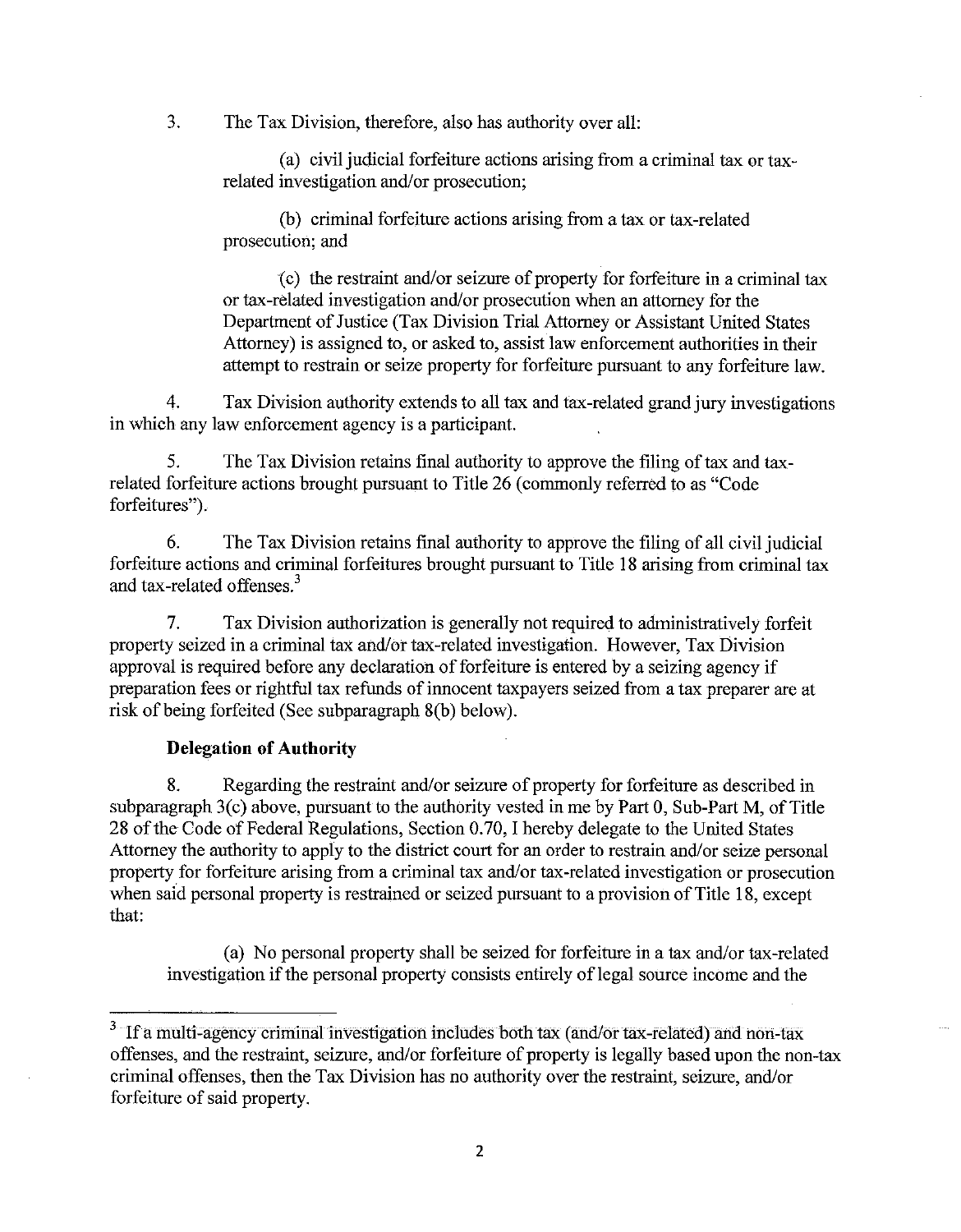only criminal activity associated with the personal property is that unpaid taxes remain due and owing on the income.<sup>4</sup>

(b) Tax Division authorization is required before a declaration of forfeiture is entered by a seizing agency forfeiting from a tax preparer funds held on deposit in an account in a financial institution (as defined in 18 U.S.C. 820) that may include tax preparation fees or rightful tax refunds of innocent taxpayers. For purposes ofthis Directive, no portion of a wholly fraudulent tax refund shall be deemed a "preparation **fee."** 

# **Notice requirement**

9. The United States Attorney or his/her designee shall notify the Tax Division in writing of any actions taken pursuant to this delegation and shall electronically transmit to the Tax Division copies of all applications and court orders to restrain and/or seize property as well as the pleadings in support thereof. If **property is seized, the written notification must include acknowledgment that Tax Division authorization will be sought prior to forfeiture if either of the exceptions set forth in subparagraphs 8(a) or 8(b) above apply.** 

10. The United States Attorney may seek the timely opinion and/or advice of the Tax Division regarding any matters contemplated herein, and if the United States Attorney elects not to exercise his or her delegation of authority as provided in paragraph 8 above, the Tax Division shall have final authority over all matters described therein.

11. If, per this Directive, the Tax Division is required to take action on any matter involving the restraint, seizure, and/or forfeiture of property arising in a criminal tax investigation and a deadline for that action has been imposed by statute, regulation, Departmental policy, or court order, the law enforcement agency or United States Attorney's Office responsible for administering or litigating the forfeiture-related matter shall, at the earliest possible date and no later than ten  $(10)$  business days preceding the deadline, forward to the Tax Division all relevant materials necessary to making a determination on the matter.

### **Effective date**

12. This Directive shall be in effect beginning on the date noted below.

This Directive provides only internal Department of Justice guidance. It is not intended to, does not, and may not be relied upon to create any rights, substantive or procedural,

<sup>4</sup> The forfeiture laws should not be used to seize and forfeit personal property such as wages, salaries, and compensation for services rendered that is lawfully earned and whose only relationship to criminal conduct is the unpaid tax due and owing on the income. Title 18 fraud statutes such as wire fraud and mail fraud cannot be used to convert a traditional Title 26 legalsource income tax case into a fraud offense even if the IRS is deemed to be the victim of tax fraud.